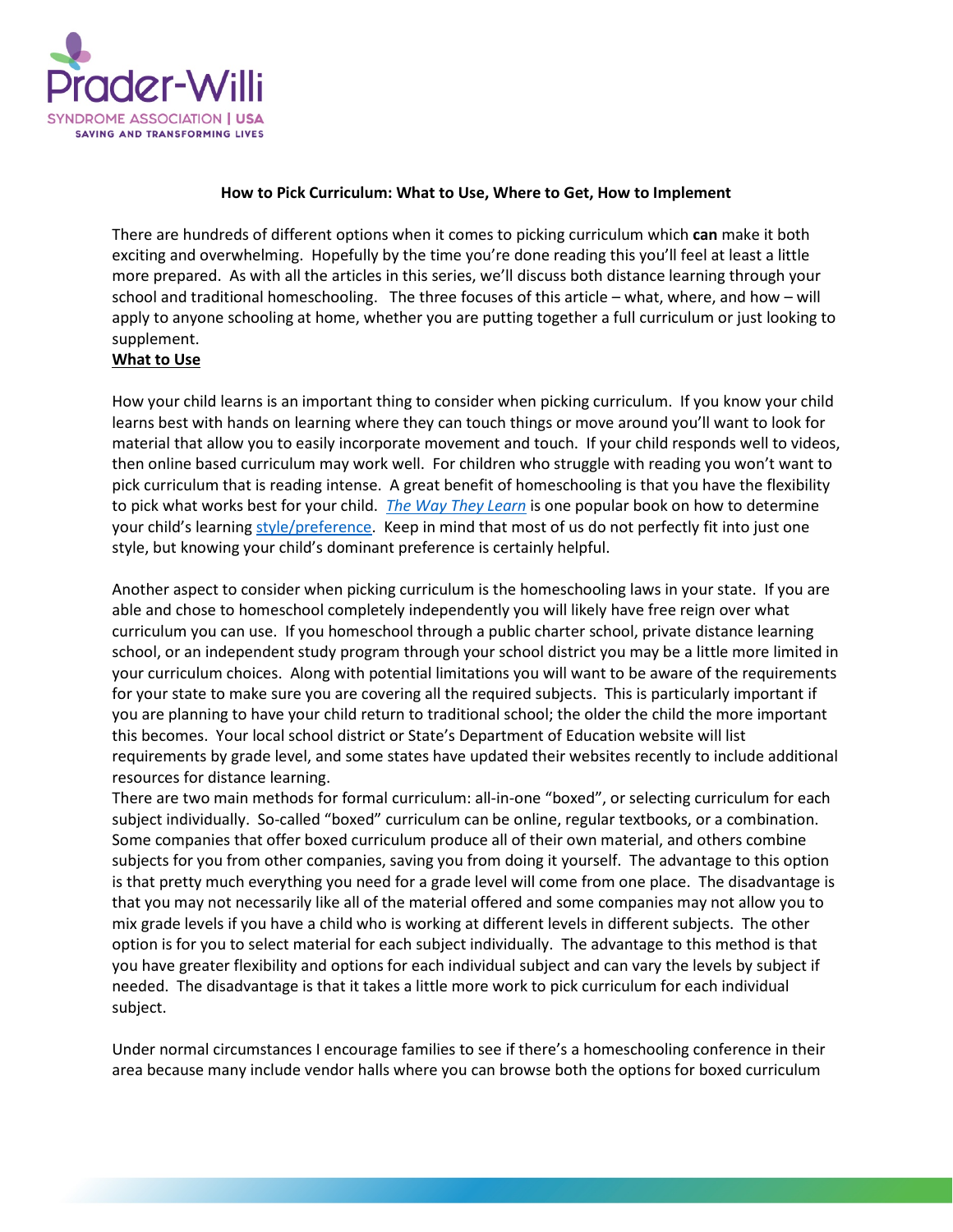

and individual subjects. There you can flip through books, see sample videos, and speak to the sales representatives. Absent the ability to do that you are left with my other recommendation: [Cathy Duffy](https://cathyduffyreviews.com/)  [Reviews.](https://cathyduffyreviews.com/) Her website contains good summaries of all the major curriculum choices, both all-in-one options and individual subject choices. If browsing so much information online isn't your style, she has an amazing [book](https://cathyduffyreviews.com/ordering-102-top-picks) of reviews as well. What I like about Cathy Duffy Reviews is that her book includes a chart with rating curriculum on things like how much prep time is required, how much parent instruction is required, if it's good for independent learners, what type of learner it works best for (kinesthetic /analytical/social/structured), and what type of learning philosophy the curriculum supports. On the website you can search by all of these aspects or just browse by grade level or subject.

Last but not least, you want to be aware of curriculum cost which can range from free, to well over a thousand dollars for something like a boxed curriculum set. Some public charter schools provide funding which you can use to purchase curriculum. You may want to splurge on a favorite subject or one that requires more attention, and economize on others. You do not have to spend a lot of money if you don't want to or can't afford it.

## **Where to Get Curriculum**

For those schooling at home through your school's distance learning plan, you'll be provided with the curriculum for your children. With the sudden switch to distance learning last year, schools were often scrambling to deliver everything student s needed leaving many parents feeling like their child's education was lacking. If this coming year leaves you feeling the same, you may want to supplement with extra curriculum. For those making the switch to traditional homeschooling you'll need to supply your own curriculum.

If buying your own, either through charter school funds, your own money, or a combination, there are a variety of places where you can get materials. Note that the Cathy Duffy Reviews website links to all the curricula she reviews. Below are additional resources.

*Homeschool Conferences:* As I mentioned above if there's a conference near you that includes a vendor hall this is a great place to not only browse curriculum but also a great place to buy. They often have great conference deals. Though most in-person conferences across the country have been cancelled, many have gone online. Great Homeschool Conventions is a Christian conference that normally hosts several locations throughout the country; they have gone online, including their [exhibit hall](https://greathomeschoolconventions.com/locations/online/exhibit-hall) (including secular and Christian curriculum and extras). Some conferences have big used curriculum sales which is a great way, in normal times, to get bargains.

*Homeschool Park Day Groups or Learning Centers:* Local homeschooling groups will sometimes have used curriculum sales. Check your area to see if there are any homeschooling learning centers. Some

homeschool learning centers have stores that sell curriculum in addition to their primary purpose which is to offer classes. There are also a couple of Facebook groups dedicated to selling used curriculum: Homeschool Curriculum Marketplace and Homeschool Curriculum Sell/Exchange are two, but there are